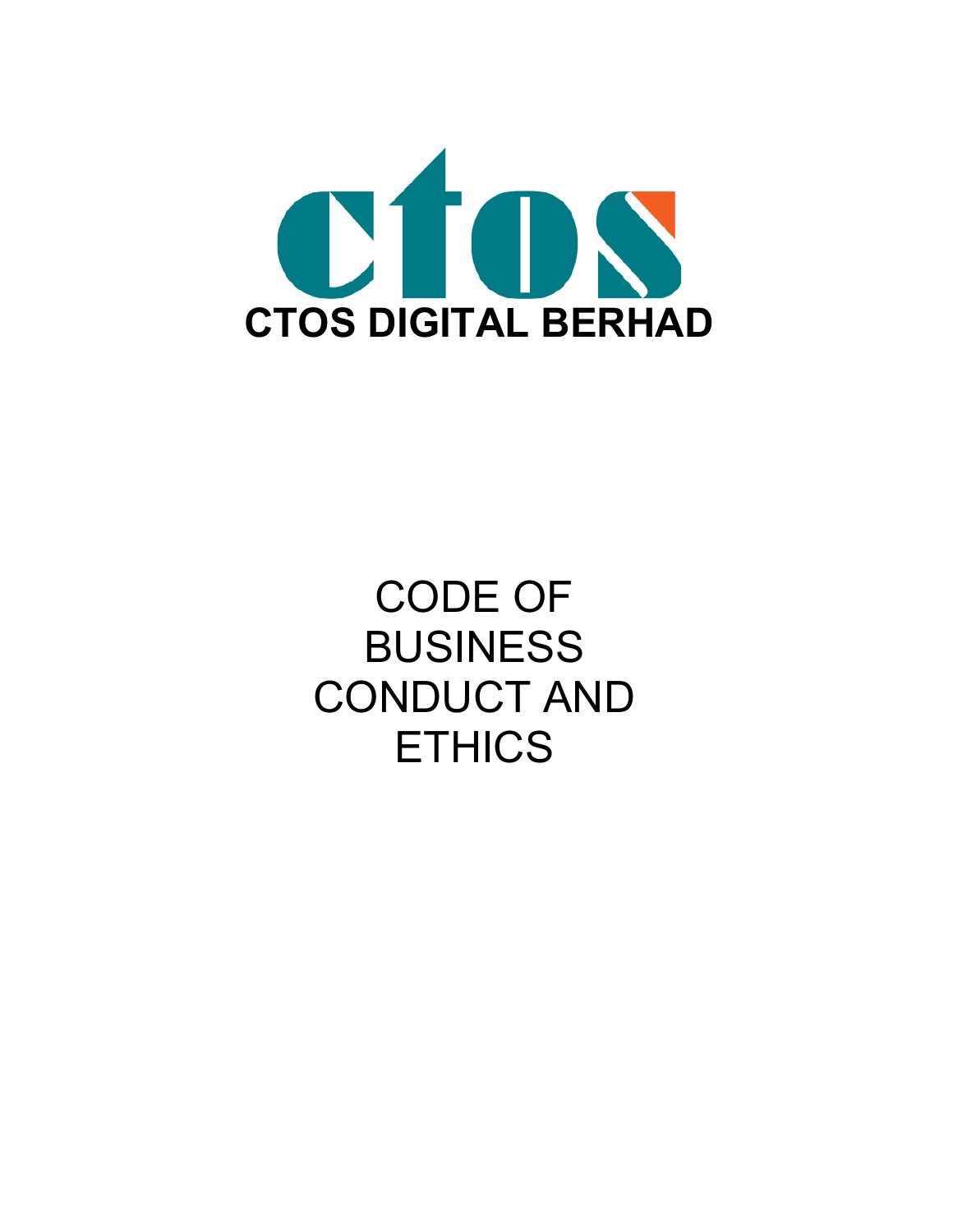## **1.0 General**

## **1.1 Introduction**

- 1.1.1 One of the fundamental elements of success practiced by CTOS Digital Sdn Bhd and its subsidiaries ("CTOS Group", "CTOS" or "Company") is earning the confidence, respect, and trust of the Shareholders and Stakeholders. As CTOS Group grows and evolves its operations, it is paramount to bolster a favourable and trusting environment.
- 1.1.2 The Code of Business Conduct and Ethics ("the Code") covers all Employees regardless of the employment agreement (including full-time, part-time, permanent, contract, temporary and probationary) who are employed with any entity within the CTOS Group.
- 1.1.3 The Code shall be distributed to all Employees and the policies herein shall be construed as part of the Employees' contract of employment with CTOS Group.
- 1.1.4 All CTOS Employees shall sign a declaration of their knowledge and acceptance to comply with the Code.
- 1.1.5 The Employee who fails to read, understand, and comply with the prevailing Code shall be deemed as a breach of discipline and will subject to disciplinary action, including dismissal from office or employment/engagement with CTOS Group.
- 1.1.6 All Heads of Department ("HOD(s)") have the added responsibility to support the implementation of the Code, especially via leading by example, encouraging an ethical and transparent working cultures and being ready to advise Employees they supervised on matters of professional ethics and conduct.
- 1.1.7 All HODs shall ensure their Employees' compliance with the Code. Any HOD who condones Employee violation of the Code or fails to report it shall also be deemed as in violation of the Code.
- 1.1.8 Any breach of the Code should be immediately reported to the General Manager of Human Resources and/or Group CEO.
- 1.1.9 Human Resources shall be the sole issuer and custodian of the Code; and as document owner, shall review this document annually, or as and when required.

## **1.2 Objectives**

- 1.2.1 The Code sets out the minimum standards which require all Employees to comply with for areas and situations where public trust and confidence might be compromised, or a law might be violated.
- 1.2.2 The policies enumerated in the Code are meant to serve as guide for proper standards of business ethics and conduct for the Employees. It shall not derogate, replace, or restrict the matured judgement of the Employees in conducting their daily activities.
- 1.2.3 In circumstances where there is doubt over matters relating to the Code, Employees shall seek guidance from their immediate supervisors or respective HODs.

#### **1.3 Culture of Open and Honest Communication**

- 1.3.1 An Employee should feel comfortable to speak his/her mind, particularly with respect to ethics concerns. Managers have a responsibility to create an open and supportive environment where Employees feel comfortable raising such questions.
- 1.3.2 Reported instances of questionable or unethical behaviour will be investigated without any prejudice. In every instance where improper behaviour is found to have occurred, the company will take appropriate action. Stern action will be taken on any retaliation against Employees who raise ethics concerns in good faith.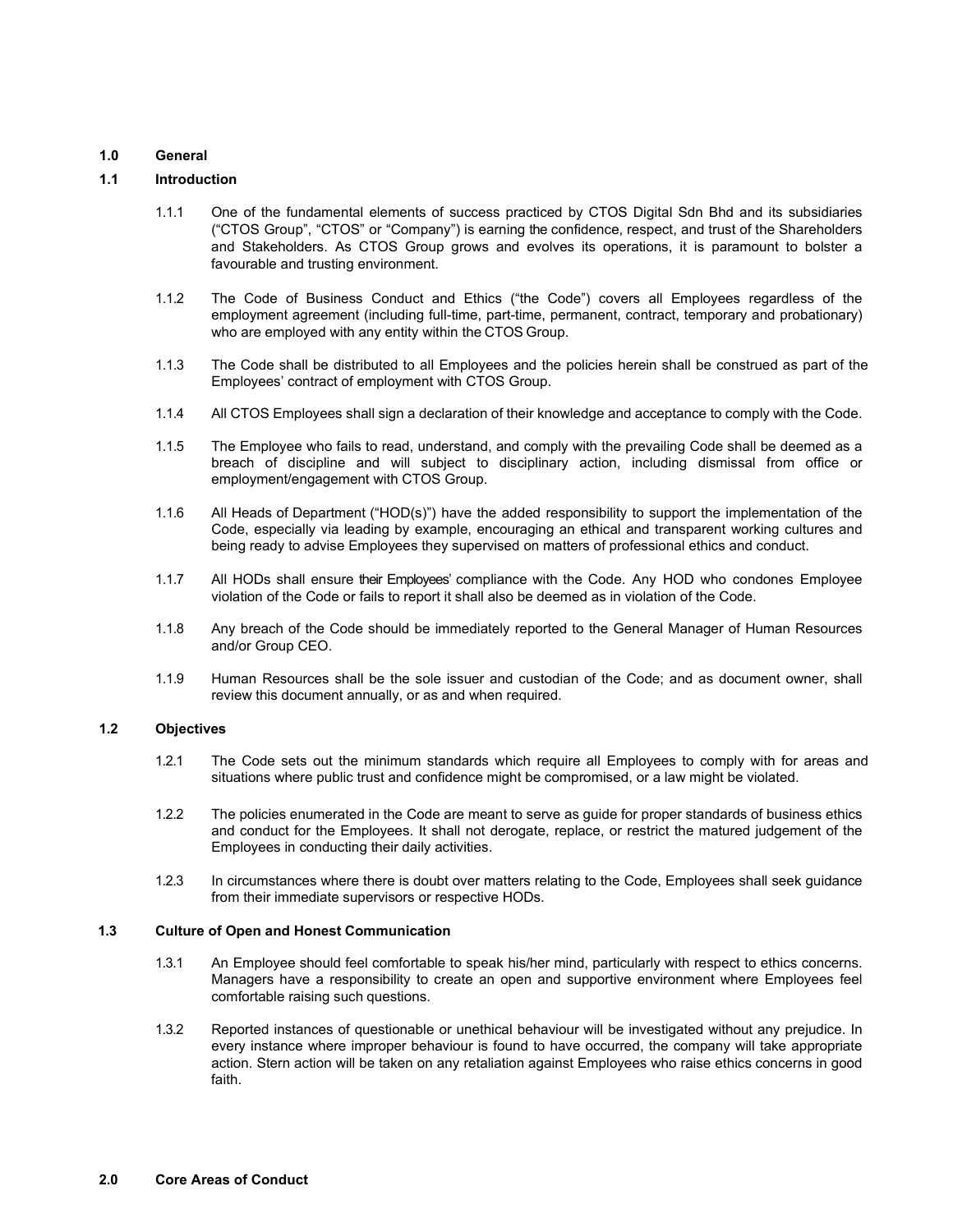## **2.1 Conflict of Interest**

- 2.1.1 External Business Interests
	- a. Employees are restricted from engaging directly or indirectly in any business or activity that competes or conflicts with the interests of CTOS.
	- b. It is deemed as conflict of interest in the event an Employee conducts business other than CTOS business, during office hours.
	- c. The clause 2.1.1(b) above extends to any business conducted outside of office hours that demands excessive time and attention from the Employee and thereby depriving CTOS Group of the Employee's best efforts on his/her job.
	- d. All employees are prohibited from engaging with outside business that is inconsistent with CTOS Group's interests, such as working for competitor or starting own line of business with the intention of competing with CTOS.

### 2.1.2 Other Employment

- a. Employees are required to be totally committed to CTOS Group's business and not encouraged to engage in part-time employment or other business activities outside the working hours, whether directly or indirectly, paid or unpaid.
- b. The Employee shall discuss with his immediate supervisor or Head of Department before making any commitment for possible part-time employment, second job or other business activities outside CTOS Group's office hours.
- c. The Employee wishing to embark on a part-time or second employment or business activity, or wishing to participate in a charitable or in any other organisations outside CTOS Group's office hours shall obtain prior "written approval" from the General Manager of Human Resources and/or Group CEO. The approval may only be granted only in situations where it will not be prejudicial to the interest of CTOS Group.
- d. The reference to "Other Employment" in this part 2.1.2 shall exclude those that may be deemed by CTOS Group as being carried out for the purpose of or in connection with or shall not transpire as a result of criminal or immoral-related activity/group/association/society.
- 2.1.3 Interest of Family Members and/or Relatives
	- a. Employees shall not:
		- mix personal relationships with business;
		- hire a relative as an employee or appoint as vendor;
		- buy products or services from a family business on CTOS's behalf; or
		- sell CTOS products and service to a family business on a favourable terms not seen to be arm's length; take part in any CTOS Group business decision involving a company that employ a

spouse, relative or friend to the employee.

- b. Employees shall not use their position, official working hours, company's resources and assets, or information available to them for personal gain or to the Company's disadvantage.
- In situations where a conflict does occur, the employee is required to declare the matter to the Company's management via "Declaration Form for Conflict of Interest". Employees may refer to CTOS Anti-bribery and Corruption Policy for this form and further guidance.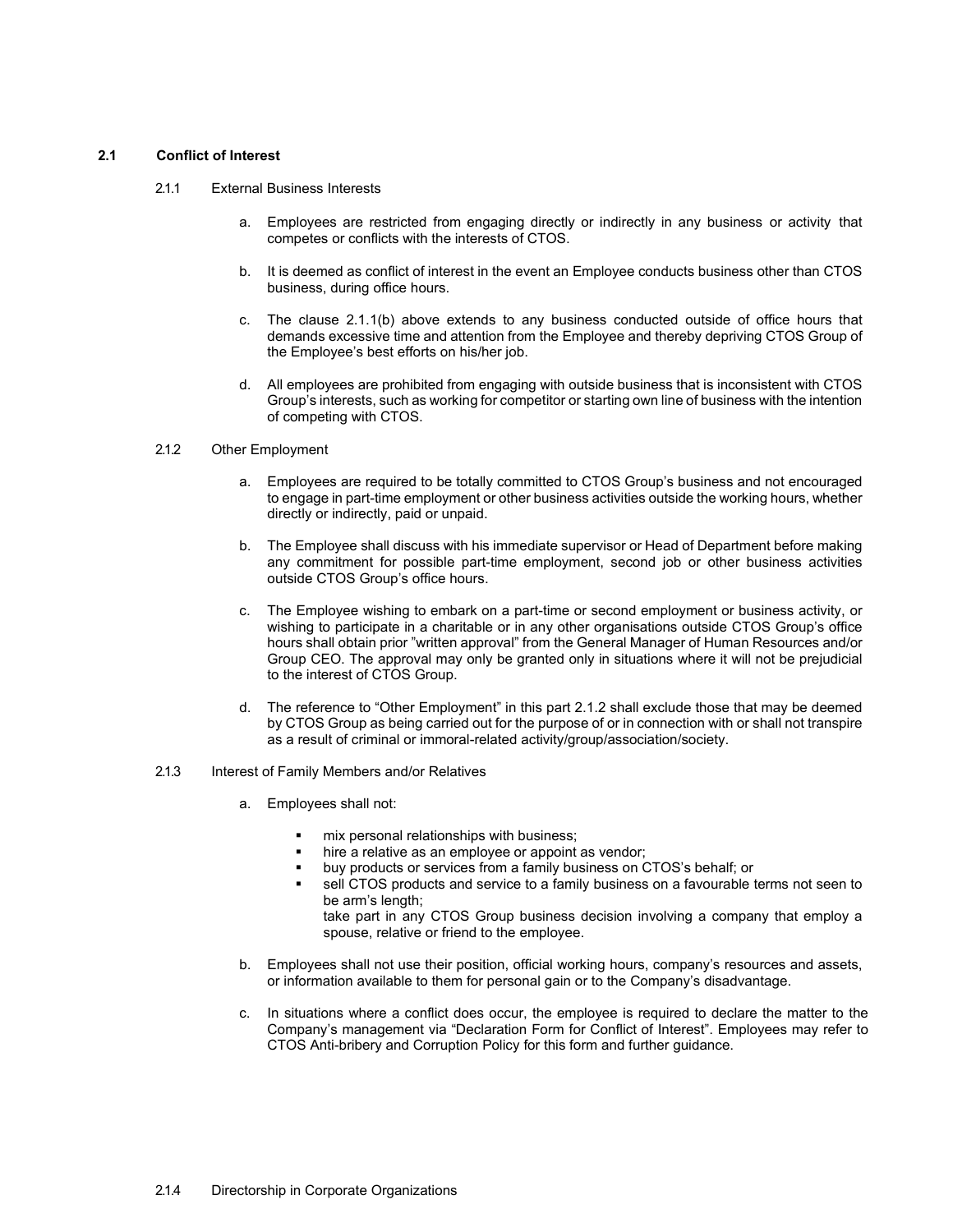- a. Employees shall not solicit corporate directorship and shall not serve as director of other corporations without prior "written approval" from Group CEO.
- b. Any Employee who holds directorship without approval shall immediately seek and obtain the approval if he/she wishes to remain as a director for that other corporation.
- 2.1.5 Employees must safeguard the property and information of CTOS and shall not use it for any personal gain or misuse such information to jeopardize CTOS.
- 2.1.6 Full disclosure is the key to prevent and resolve Conflict situation and would be in the best interest of CTOS Group and the Employee. It will also demonstrate good faith on the part of the Employee and protect his reputation and that of CTOS Group. This should also be complemented with proper monitoring and conflict management.
- 2.1.7 In fact, activity that appears questionable may be acceptable and permissible when all the facts regarding the activity are closely examined. As such, it is advisable that Employee discloses the conflict situation and seek consultation to eliminate doubt.
- 2.1.8 Any occurrence of conflict of interest or Employee caught in such situation shall disclose it to his/her immediate superior and/or the General Manager of Human Resources to resolve the situation in a fair and transparent manner.

## **3.0 Trust and Credibility**

3.1.1 The success of our business is dependent on the trust and confidence we earn from our Employees, customers and shareholders. We gain credibility by adhering to our commitments, displaying honesty and integrity and reaching company goals solely through honourable conduct.

#### **4.0 Safety at Work**

4.1.1 Employees' safety is our main priority and we ensure the working environment is conducive, comfortable and safe from hazards. We are committed and consistently finding ways to improvise on the standards set and expects constant safety vigilance by every Employee.

## **5.0 Compliance to Law**

5.1.1 Our commitment to integrity begins with complying with laws, rules and regulations where we do business. Further, each of us must understand the company policies, laws, rules and regulations that apply to our specific roles. CTOS has every right to report any actions or activities that is deemed criminal in nature to the police and other relevant authorities.

#### **6.0 Competition**

6.1.1 We are dedicated to ethical, fair and vigorous competition. We will sell CTOS products and services based on their merit, superior quality, functionality and competitive pricing. We will make independent pricing and marketing decisions and will not improperly cooperate or coordinate our activities with our competitors. We will not offer or solicit improper payments or gratuities in connection with the purchase of goods or services for CTOS or the sales of its products or services, nor will we engage or assist in unlawful boycotts of customers.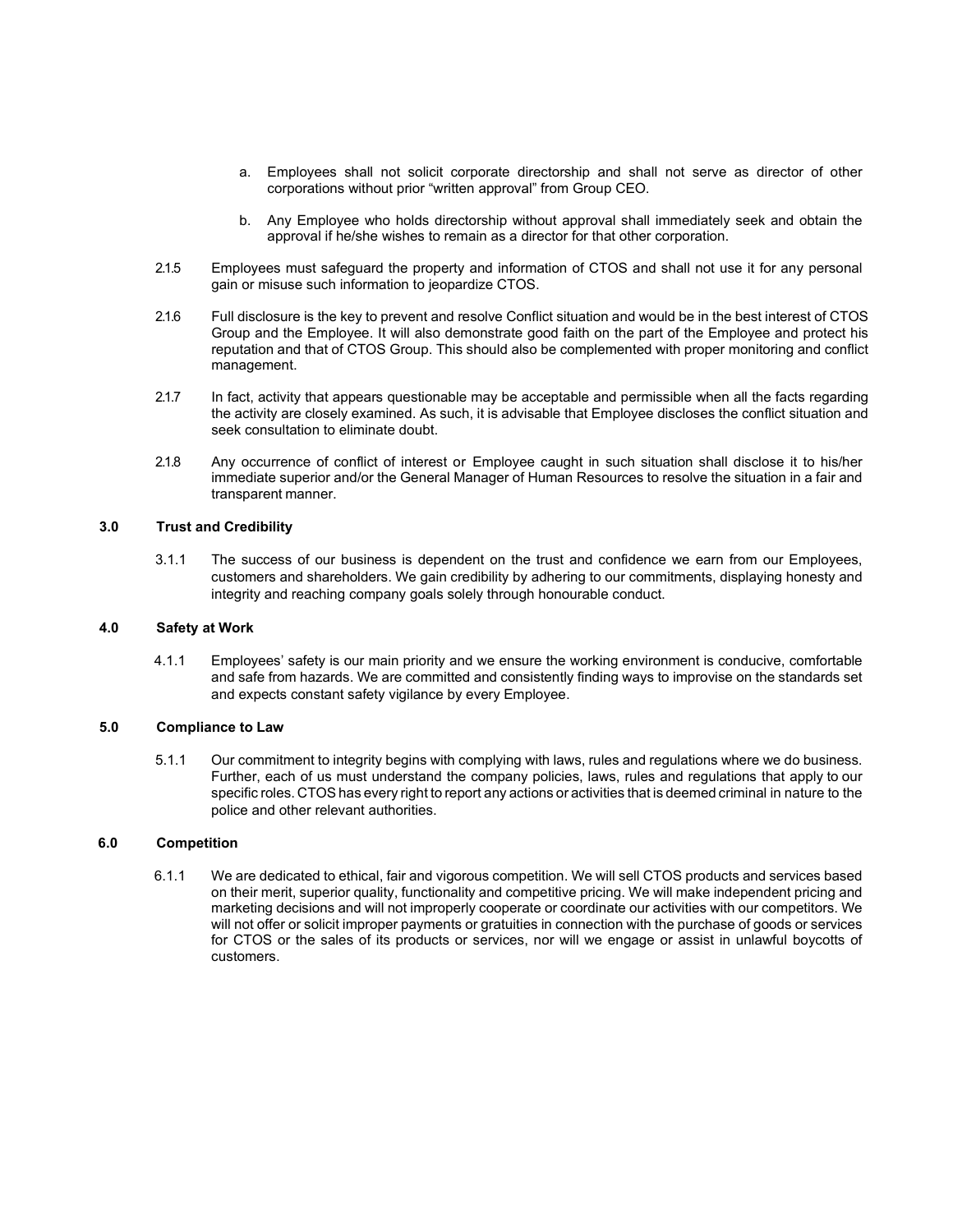## **7.0 Respect for individual**

- 7.1.1 We deserve to work in an environment where we are treated with dignity and respect. CTOS is committed to creating such an environment because it brings out the full potential in each of us, which, in turn, contributes directly to our business success.
- 7.1.2 CTOS Group is an equal employment/affirmative action employer and is committed to providing a workplace that is free of discrimination of all types from abusive, offensive or harassing behaviour.
- 7.1.3 CTOS upholds and believe in ensure diversity and equal employment opportunities for all applicants regardless of the race, ethnicity, religion, national origin, gender, age or disability.
- 7.1.4 Any Employee who feels discriminated against should report the incident to his/her immediate superior or/and to the General Manager of Human Resources.

#### **8.0 Harassment, Threat and Violence**

- 8.1.1 CTOS will not condone to any kind of harassment, threat and violence whether the nature of such action was verbal, physical or visual. Such conduct interferes with an employee's ability to perform his/her duties and is not consistent with our Company's philosophy of trust and mutual respect.
- 8.1.2 Severe action including termination will be executed for unacceptable behaviours include but are not limited to derogatory comments based on gender, religion, racial or ethnic characteristics, physical attributes, spreading of malicious rumours or use of digital platforms such as emails, voicemail or other forms of social media which can cause disharmony, disunity, feelings of enmity, hatred, prejudice or ill-will.
- 8.1.3 Compliance with this policy is the responsibility of all CTOS Employees. Every employee must avoid any behavior or conduct that could reasonably be interpreted as a violation of this policy, and every employee has the responsibility to maintain a work environment free from harassment, threat and violence.
- 8.1.4 Any employee found to have engaged in conduct that violates this policy or who retaliates against an employee in violation of this policy, or any employee who does not fully cooperate with an investigation of a complaint, will be subject to corrective action up to and including termination of employment. The Company may impose corrective action for any inappropriate conduct, regardless of whether the conduct was unlawful.
- 8.1.5 Employees that have experience to harassment, threat and violence are encouraged to report to Human Resources Department for further investigation.

## **9.0 Entertainment, Gifts and Business Courtesies**

- 9.1.1 Employees shall not accept gifts, benefits or entertainments from Client (including potential client) supplier, customers or any other third party that would constitute a violation of laws or that could affect, or appear to affect, the professional judgement or create the impression of improperly influencing the respective business relationship.
- 9.1.2 Employees should not feel any entitlement to accept and keep a business courtesy. Employees who award contracts or who can influence the allocation of business, who create specifications that result in the placement of business or who participate in negotiation of contracts must be particularly careful to avoid actions that create the appearance of favouritism or that may adversely affect the company's reputation for impartiality and fair dealing.
- 9.1.3 Employees shall not offer or give gifts, benefits, or entertainments to Client (including potential client), business associates, customers or any other third party in an attempt to influence them in their business dealings with CTOS Group.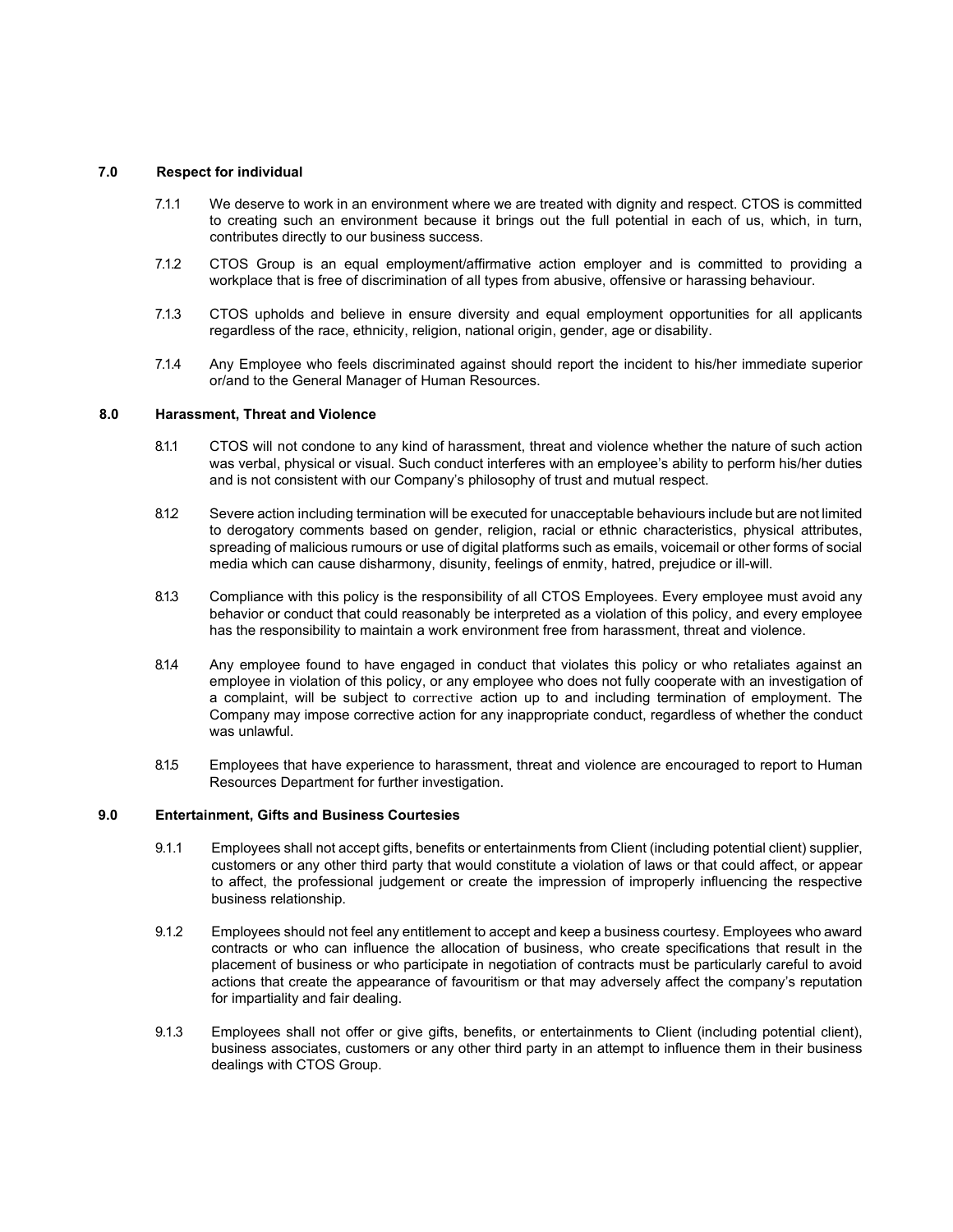- 9.1.4 The Employee may, subject to the prohibitions explained above, accept and/or offer entertainment/gifts/presents where acceptance and/or offer of such would not place the Employee in a compromising position, or where refusing the gifts/presents would jeopardise relationship with the Client or business associates. The entertainment/gifts/presents generally include:
	- a. token gifts/presents of nominal value received during festive seasons or in line with custom and practice;
	- b. normal business entertainment, e.g. meals of no more than ordinary amenities; or
	- c. gifts/presents from family or friends unconnected with the duties and responsibilities with CTOS Group.
- 9.1.5 Employees should refer to CTOS Anti-bribery and Corruption Policy for further guidance in this area.

### **10.0 Bribes and Corruption**

- 10.1.1 Employees that are involved in any business relationship while representing CTOS should not directly or indirectly accept any bribes from any third party and receive any other unlawful or unethical benefit that might be seen to be an activity or behaviour that could give rise to the appearance or suspicion of such conduct or the attempt thereof.
- 10.1.2 Employees must be cautious not to offer or give improper benefits with the intention to influence others decision as such offence will lead to stern disciplinary action and will result in criminal charges. Improper benefits may consist anything that violates CTOS policies.
- 10.1.3 It is CTOS Group's commitment to carry out our business with loyalty, fairness, transparency, honesty, and integrity. Therefore, a zero-tolerance approach is adopted against fraud, bribery and/or corruption incident(s). All employees are expected to act in accordance to CTOS Anti-bribery and Corruption Policy.

#### **11.0 Employment of Family Members and Relatives**

11.1.1 Employee must declare any employment of their family members and relatives to CTOS and ensure such declaration was made prior to the hiring and it shall be subject to conditions as per Company's policies. In the event of any conflict of interest due to hiring of Employees within the same department or division and nature of job will be at CTOS absolute discretion. Declaration should also be made in the event an Employee enters a relationship with another Employee during employment or with a family member of that Employee. Decision made by the Company shall be final.

## **12.0 Involvement in Political Party**

- 12.1.1 Employees are not permitted to engage in any political activities as the company's representative and are warned strictly not to use CTOS logo, name or other belongings for any political purposes.
- 12.1.2 Employee shall not hold any "Divisional" post and above in any political party. Any Employee holding such a position (i.e. prior to the implementation of the Code or prior to joining the Company) must resign from such position and notify the General Manager of Human Resources to permit such information to be recorded in Employee personal information/record.
- 12.1.3 Employee involved in any political party that resulted in illegal activity (e.g. street demonstration or fighting) and failure to obtain approval from immediate superior and/or the General Manager of Human Resources will be subject to disciplinary action or termination of service depending on the severity of the offence.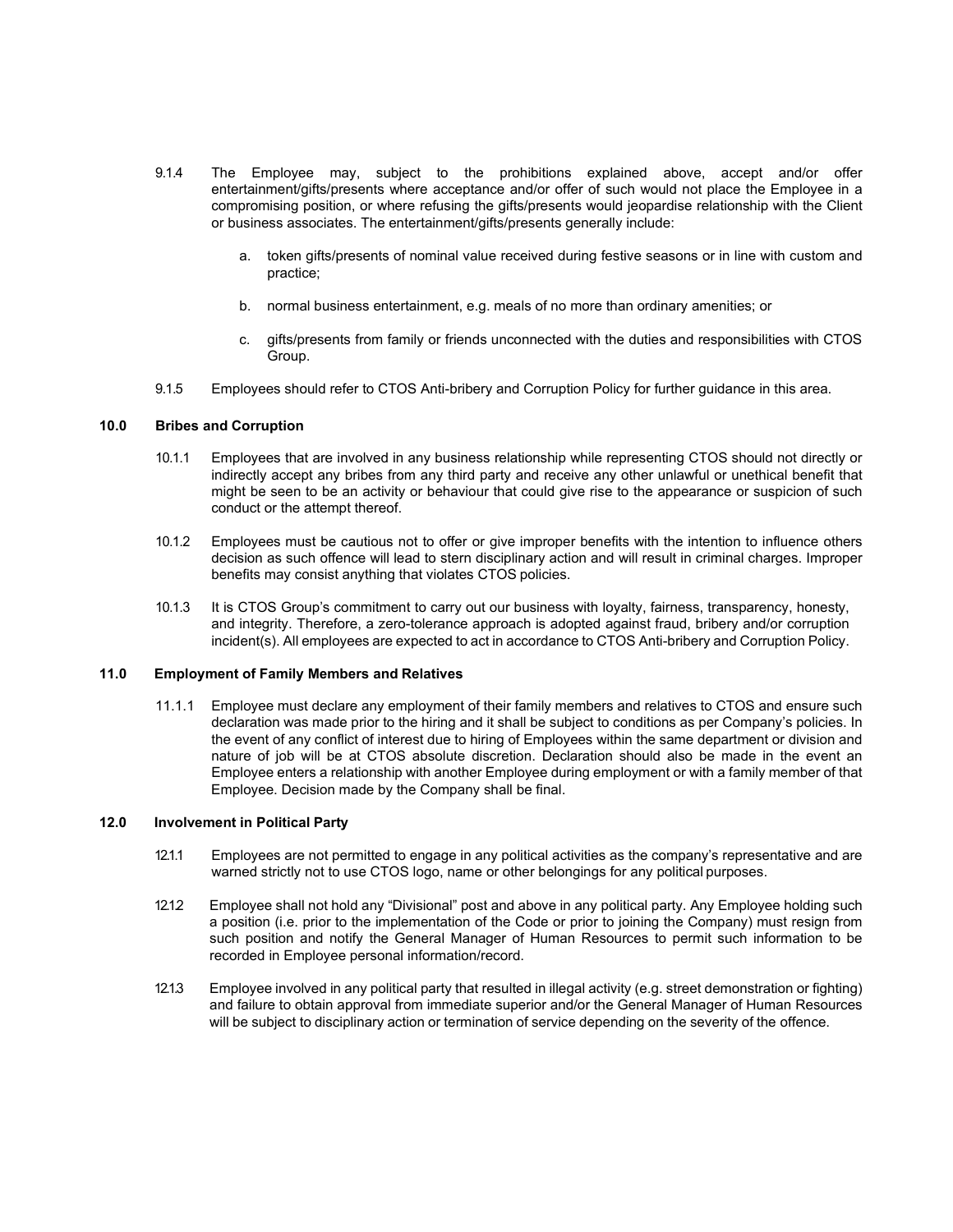## **13.0 Data Integrity and Confidential Information**

- 13.1.1 It is important that we respect the property rights of others. We will not acquire or seek to acquire improper means of a competitor's trade secrets or other proprietary or confidential information. We will not engage in unauthorized use, copying, distribution or alteration of software or other intellectual property.
- 13.1.2. Employees at all times must ensure to record and report information accurately and with integrity. All disclosures made in financial reports are full, fair, accurate, timely and understandable. This obligation applies to all Employees, including all financial executives, with any responsibility for the preparation for such reports, including drafting, reviewing and signing or certifying the information contained therein.
- 13.1.3 Employees are obligated to protect the confidentiality of the Company's information and be vigilant against unauthorised disclosure or use. Such information shall be restrained from general public, competitors or any third party. Information must be kept in control and accessibility is only when it meets the purpose.
- 13.1.4 We will not selectively disclose (whether in one-on-one or small discussions, meetings, presentations, proposals or otherwise) any material non-public information with respect to CTOS, its business operations, plans, financial condition, results of operations or any development plan.
- 13.1.5 All corporate records must be true, accurate and complete, and company data must be promptly and accurately entered in our books in accordance with CTOS's and other applicable accounting principles.
- 13.1.6 We must not improperly influence, manipulate or mislead any audit, nor interfere with any auditor engaged to perform an independent audit of CTOS books, records, processes or internalcontrols.

### **14.0 Dealing with External Parties (Vendors and Business Partners)**

- 14.1.1 The Company shall take a collaborative approach in all their partnerships ensuring that employees address the specific needs of the stakeholders, while offering products, services and solutions; whilst upholding the Code.
- 14.1.2 The Company shall conduct business with vendors or business partners that share the same ethical commitment as the Company and shall avoid conducting business with vendors or business partners who are likely to harm the Company's reputation.
- 14.1.3 All business decisions must be in line with the Company's objectives and taking consideration of the independent judgment in the best interest of the Company and must not be made due to personal considerations or relationships, whether real or perceived.

## **15.0 Accountability**

- 15.1.1 Each of us is responsible for knowing and adhering to the values and standards set forth in this Code and for raising questions if we are uncertain about company policy. If we are concerned whether the standards are being met or are aware of violations of the Code, we must contact the Human Resources department.
- 15.1.2 Integral to our business success is our protection of confidential company information, as well as nonpublic information entrusted to us by Employees, customers and other business partners. Confidential and proprietary information includes such things as pricing and financial data, customer names/addresses or non-public information about other companies, including current or potential suppliers and vendors. We will not disclose confidential and non-public information without a valid business or legal purpose and proper authorization.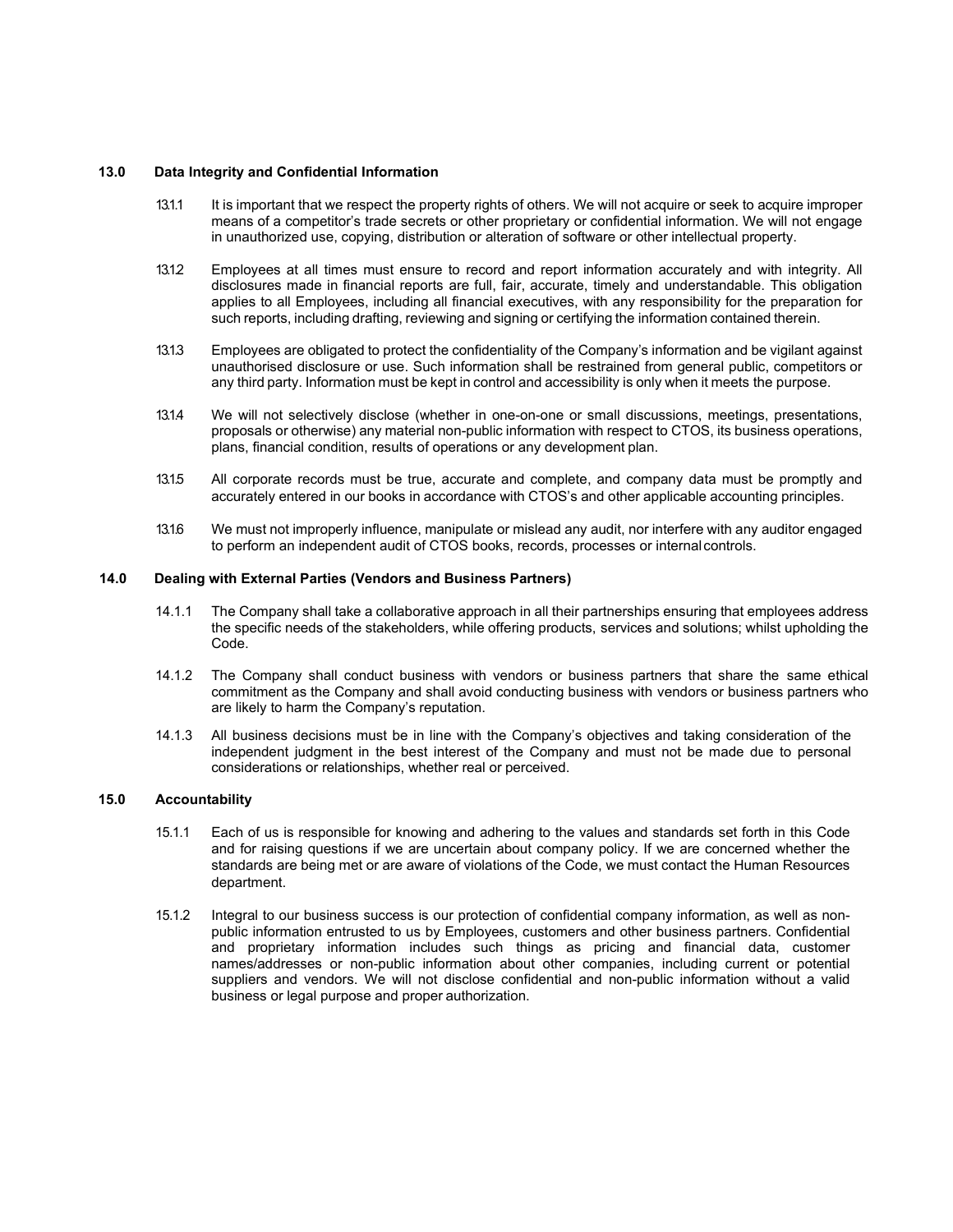### **16.0 Use of Company Resources**

- 16.1.1 Company resources, including time, material, equipment and information, are provided for company business use. Nonetheless, occasional personal use is permissible as long as it does not affect job performance or cause a disruption to the workplace.
- 16.1.2. Employee not encouraged to use company equipment such as computers, copiers and fax machines in the conduct of an outside business or in support of any religious, political or other outside daily activity. Solicitation of Company Employees by non-Employees is always prohibited. Solicitation by an Employee of another Employee is prohibited, while either the person doing the soliciting, or the person be solicited is on working time and or Company property. Distribution of materials by Employees in work areas or on working time is prohibited.
- 16.1.3 In order to protect the interests of the CTOS network and our fellow Employees, we reserve the right to monitor or review all data and information contained on an Employee's company-issued computer or electronic device, the use of the Internet or CTOS's intranet. We will not tolerate the use of company resources to create, access, store, print, solicit or send any materials that are harassing, threatening, abusive, sexually explicit or otherwise offensive or inappropriate.

# **17.0 Records Retention**

- 17.1.1 CTOS has operational, regulatory, and legal requirements to retain certain records for prescribed periods of time. CTOS identifies all sort of document records and certain correspondences (hardcopies or electronic) as the official record, and Employees are expected to consistently retain records for the appropriate period of seven (7) years and in an approved/appropriate system of record.
- 17.1.2 Employee should seek guidance from his/her immediate supervisor with managing records.

#### **18.0 Insider Dealing**

18.1.1 Employees who are in possession of market sensitive information are not allowed to deal and/or trade in securities of the Company or another listed company if that information has not been made public. Employees are also prohibited from disclosing any non-public price sensitive information to any third party.

#### **19.0 Business Expenses**

19.1.1 CTOS funds for business expenses, whether paying by credit card, cash or another method. All Employees are expected to use good judgment to keep business expenses (for example, meal expenses, entertainment) reasonable, comply with CTOS policy for incurring and reporting business expenses and don't incur unreasonable expenses on behalf of the Company.